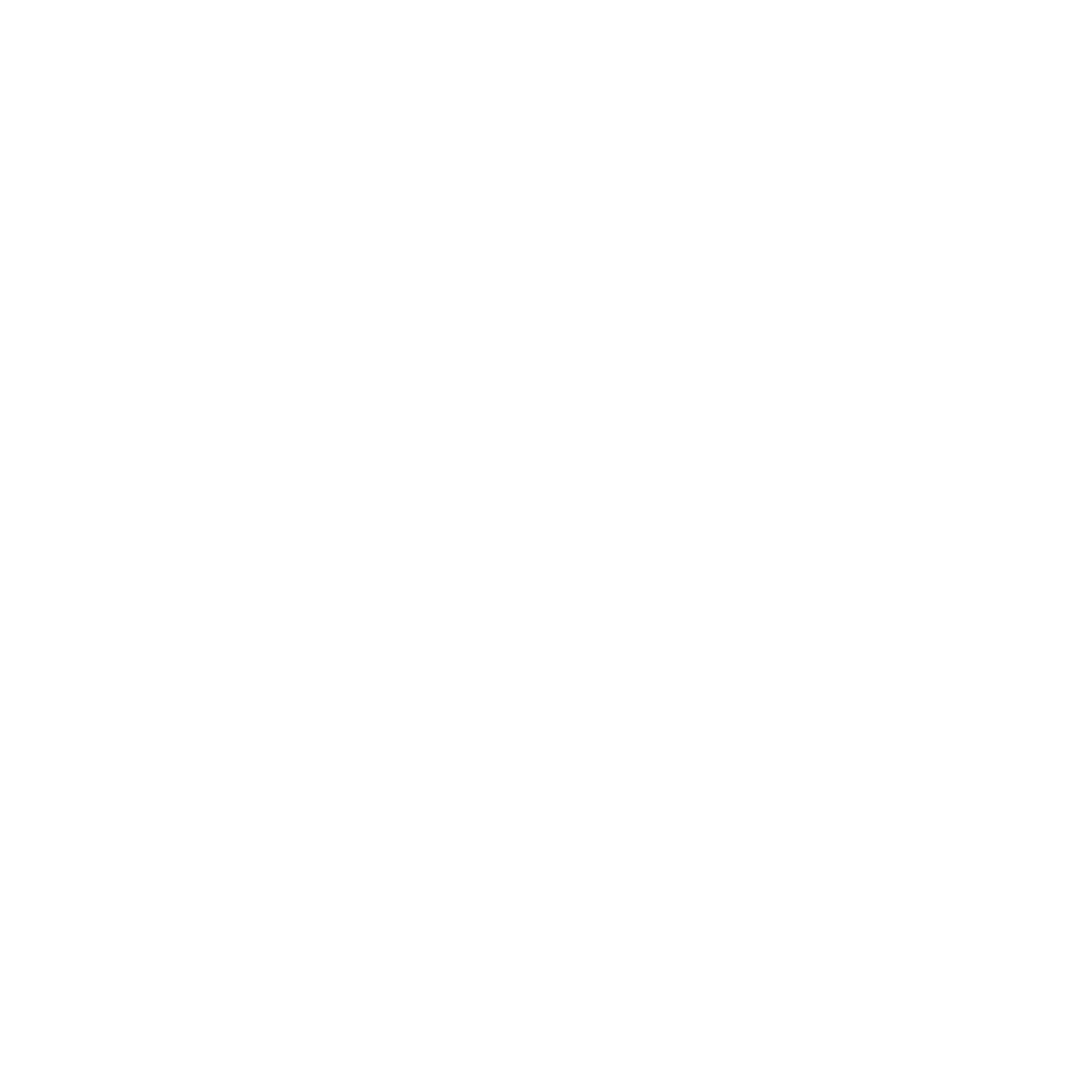## Pd brys According Chipb

#### **NUSEPJSB &C** dnhC2

<sup>ייכיי</sup>ינייוחם<br>אלאכ לכ≏ה

Published by Inhabit Education | www.inhabiteducation.com

Inhabit Education (Iqaluit), P.O. Box 2129, Iqaluit, Nunavut, X0A 1H0 (Toronto), 191 Eglinton Avenue East, Suite 302, Toronto, Ontario, M4P 1K1

> Design and layout copyright © 2016 Inhabit Education Text copyright © Inhabit Education Illustrations by Andrew Trabbold © Inhabit Education

All rights reserved. The use of any part of this publication reproduced, transmitted in any form or by any means, electronic, mechanical, photocopying, recording, or otherwise, or stored in a retrievable system, without written consent of the publisher, is an infringement of copyright law.

Printed in Canada.

ISBN: 978-1-987958-84-3

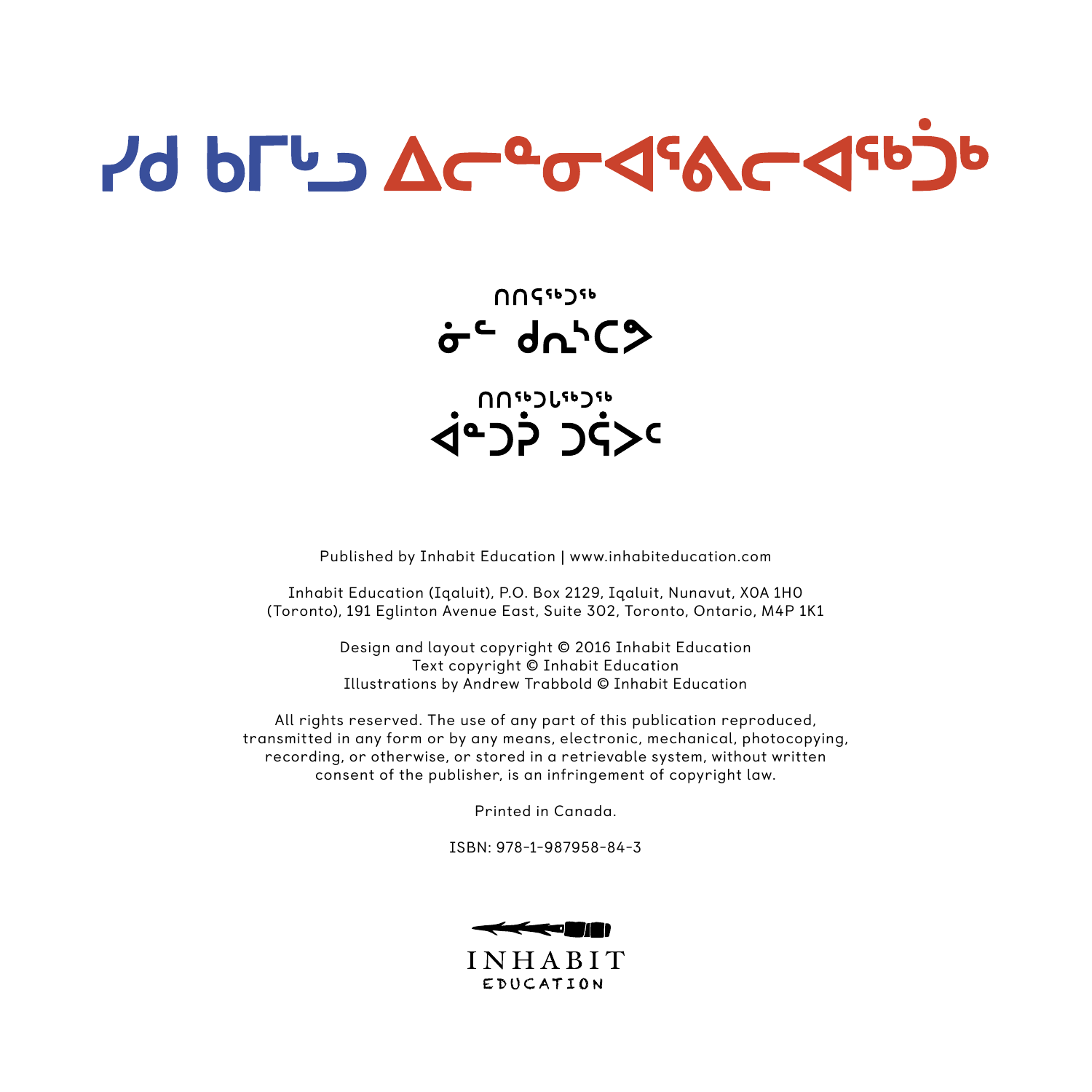SPLLCUAGD4p'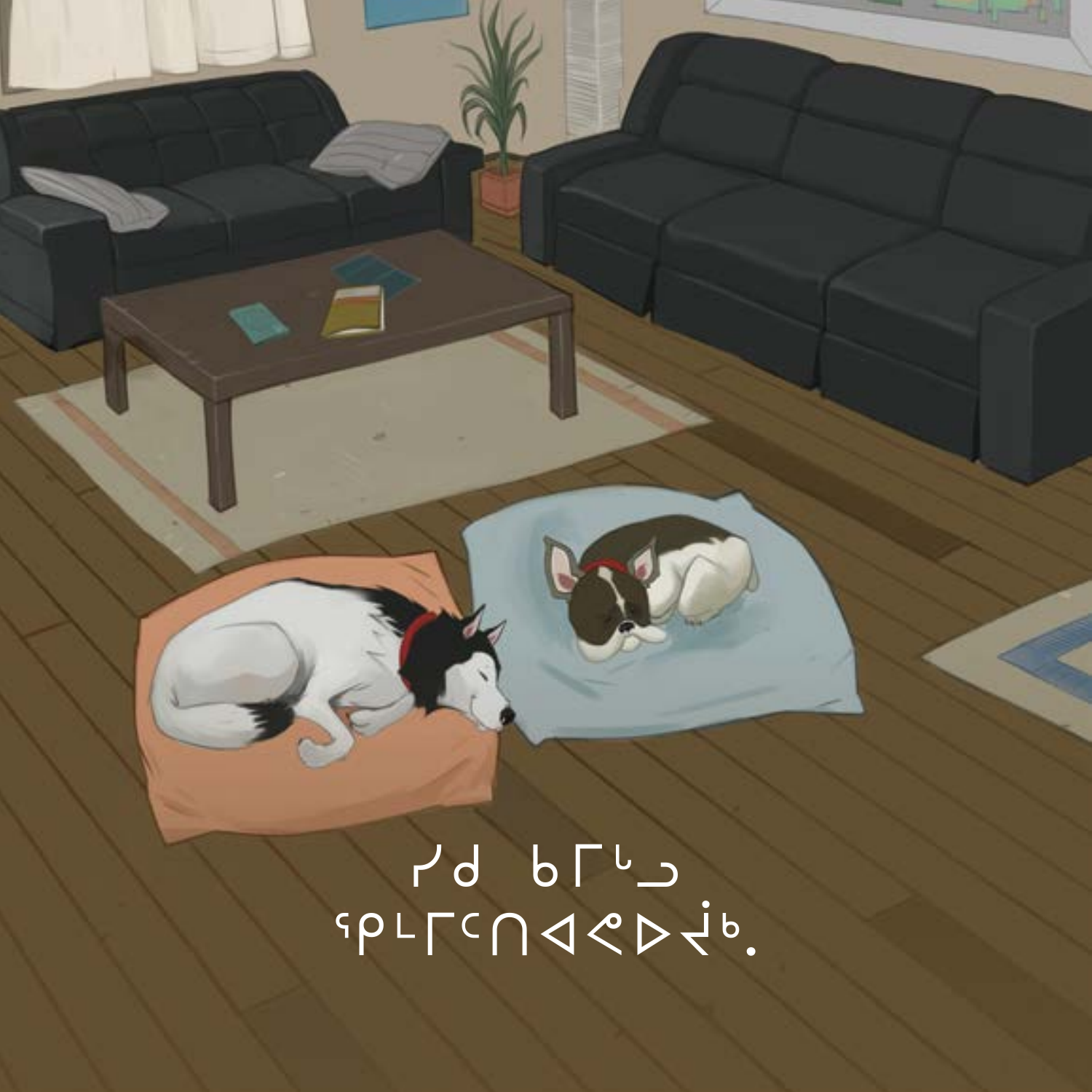### SPLF6 PNee JJ6.

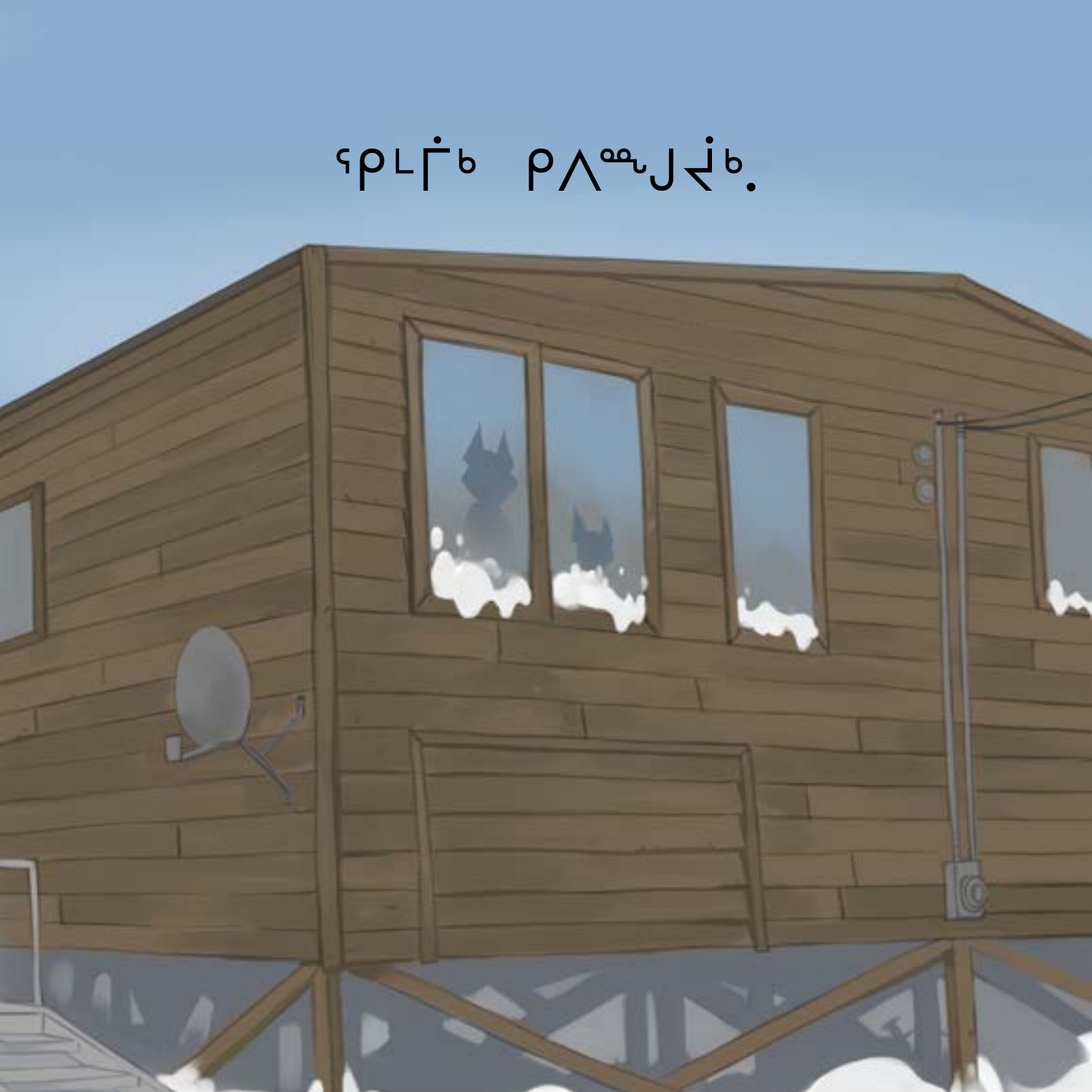#### SPLTD APJD  $\Delta\subset$ <sup>a</sup> $\sigma$ <br/> $\Delta$ <sup>s</sup><br/>a $\subset$

 $\Rightarrow$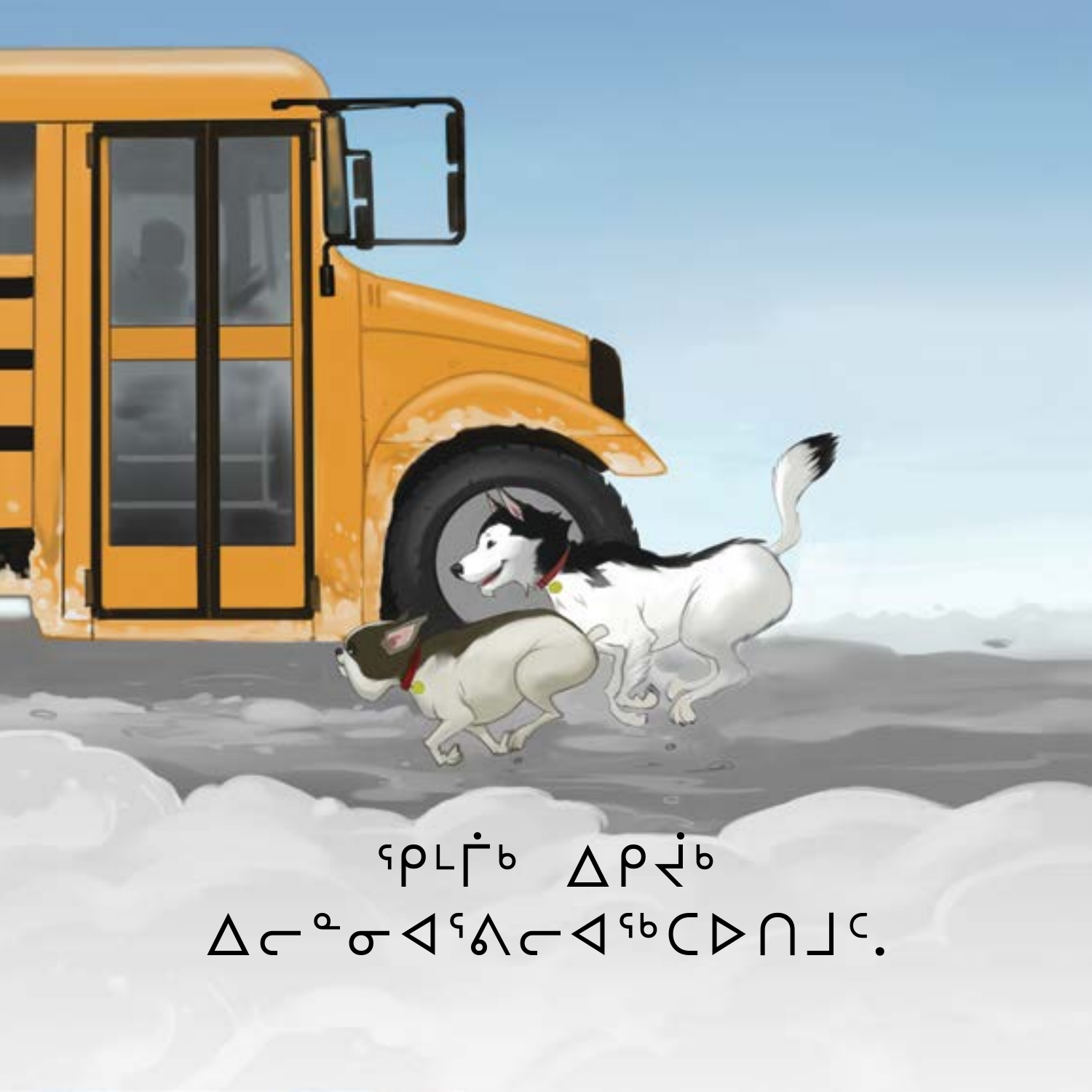### $\begin{picture}(20,10) \put(0,0){\line(1,0){10}} \put(15,0){\line(1,0){10}} \put(15,0){\line(1,0){10}} \put(15,0){\line(1,0){10}} \put(15,0){\line(1,0){10}} \put(15,0){\line(1,0){10}} \put(15,0){\line(1,0){10}} \put(15,0){\line(1,0){10}} \put(15,0){\line(1,0){10}} \put(15,0){\line(1,0){10}} \put(15,0){\line(1,0){10}} \put(15,0){\line(1$

 $1.1.$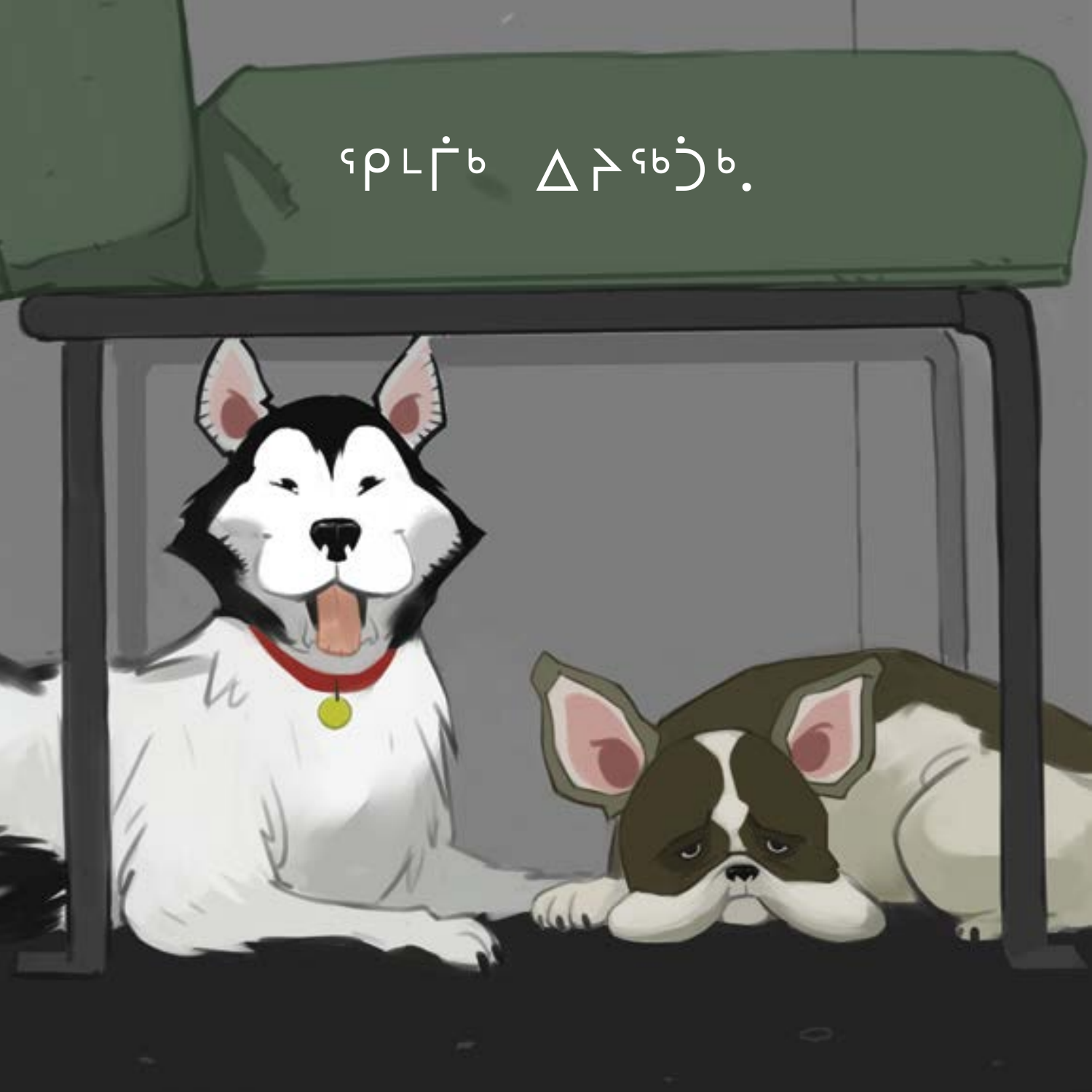### $59L\dot{\Gamma}^6 \Delta\tau^a\sigma\Delta^5\Lambda\tau\Delta^{5b}\dot{\Gamma}^b.$

8 EUR LE LE SERVIT ET L'EST ET L'EST ET L'

 $\alpha$ 

 $\Box$ 

 $\Box$ 

 $\Box$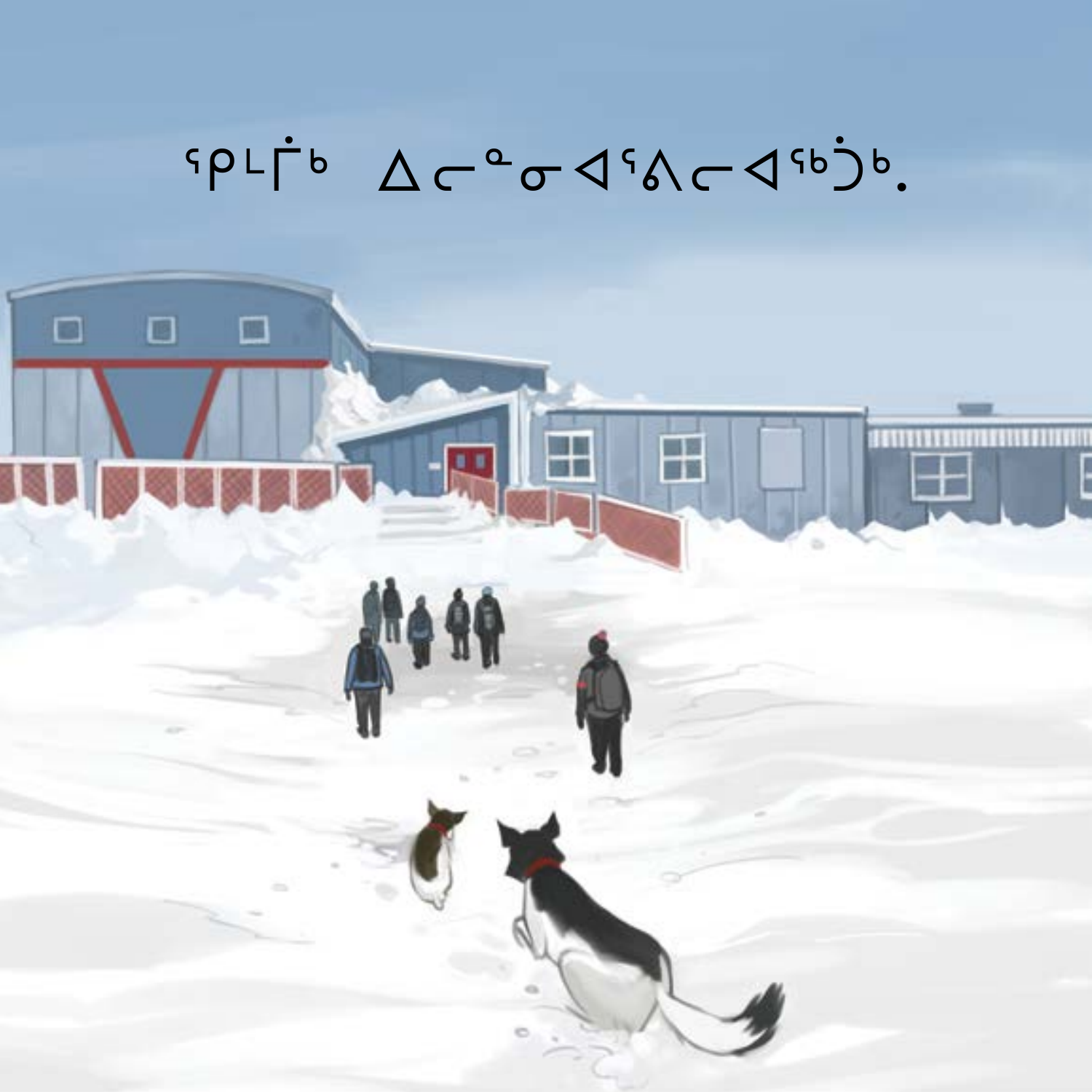

### $5\rho L\dot{\Gamma}^b \Delta\lambda^b b^a \sigma^{5b}b^b.$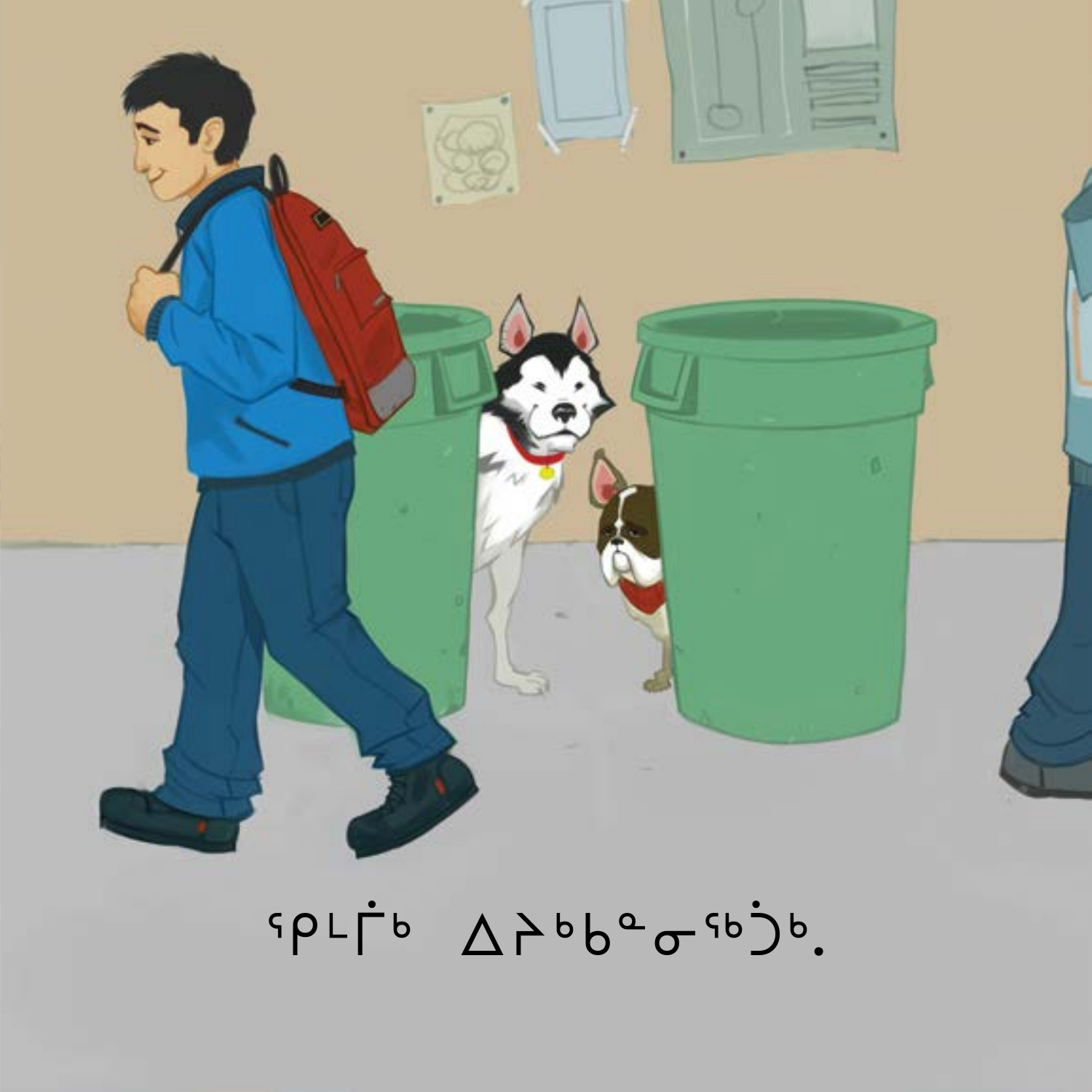$\begin{picture}(20,10) \put(0,0){\line(1,0){10}} \put(15,0){\line(1,0){10}} \put(15,0){\line(1,0){10}} \put(15,0){\line(1,0){10}} \put(15,0){\line(1,0){10}} \put(15,0){\line(1,0){10}} \put(15,0){\line(1,0){10}} \put(15,0){\line(1,0){10}} \put(15,0){\line(1,0){10}} \put(15,0){\line(1,0){10}} \put(15,0){\line(1,0){10}} \put(15,0){\line(1$ 

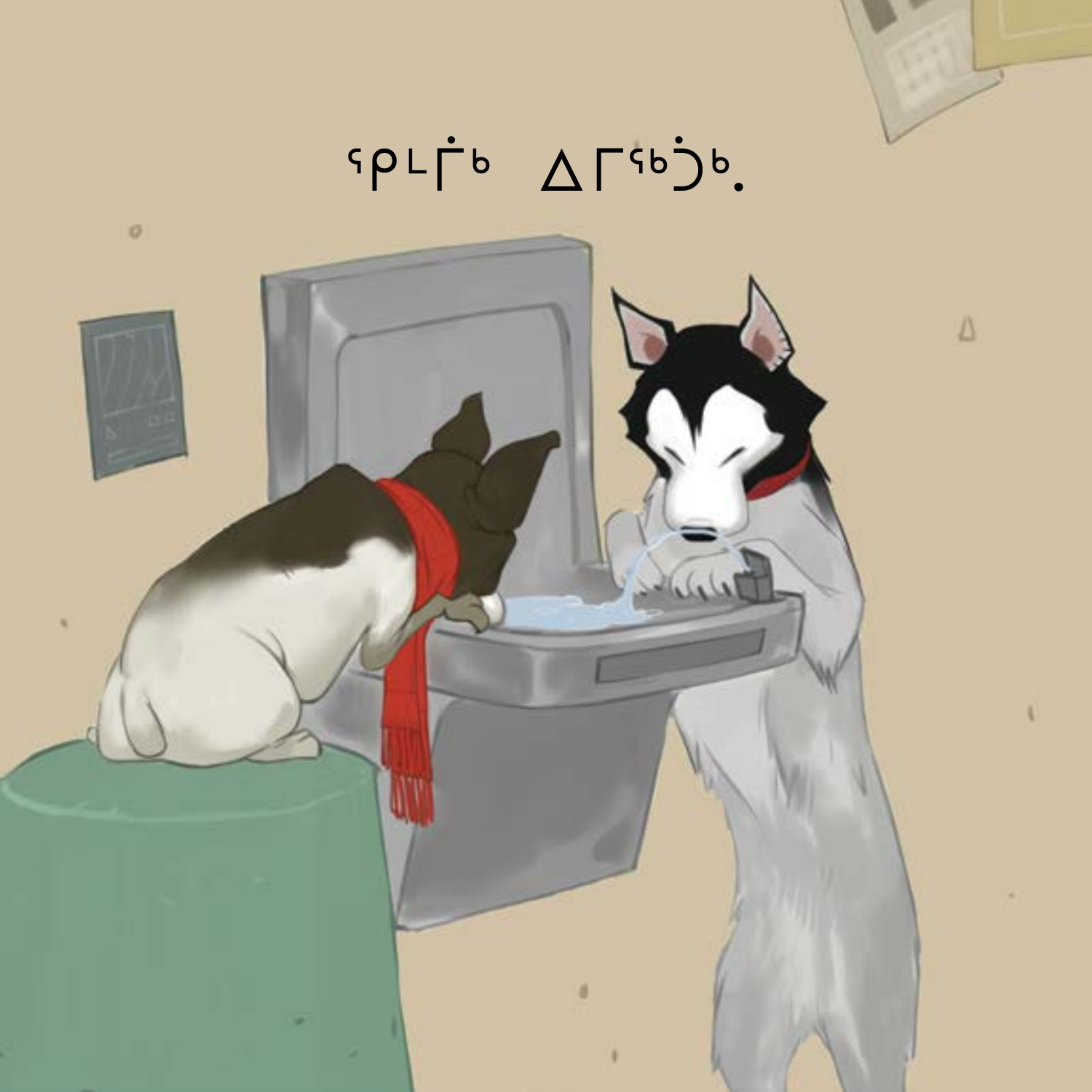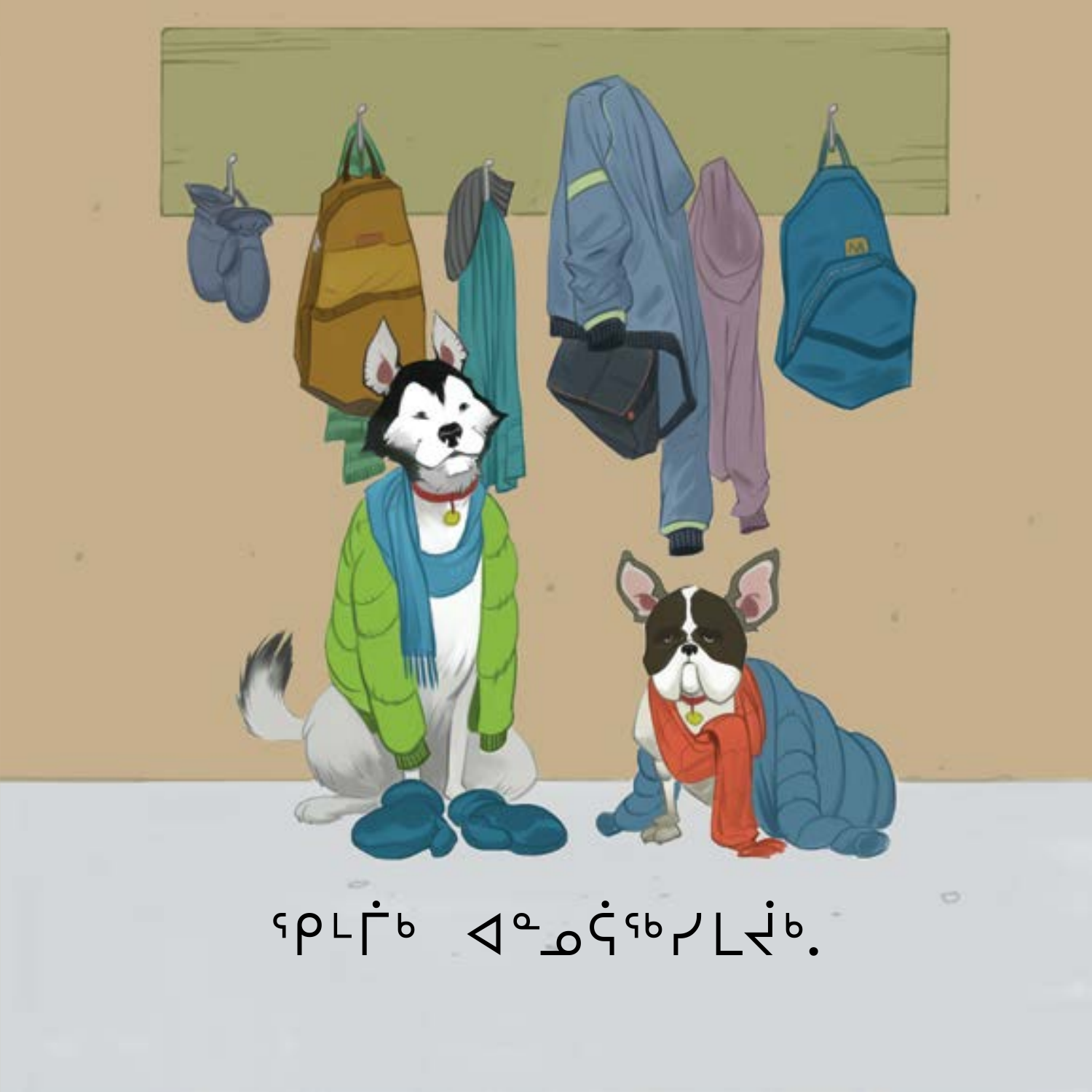



Á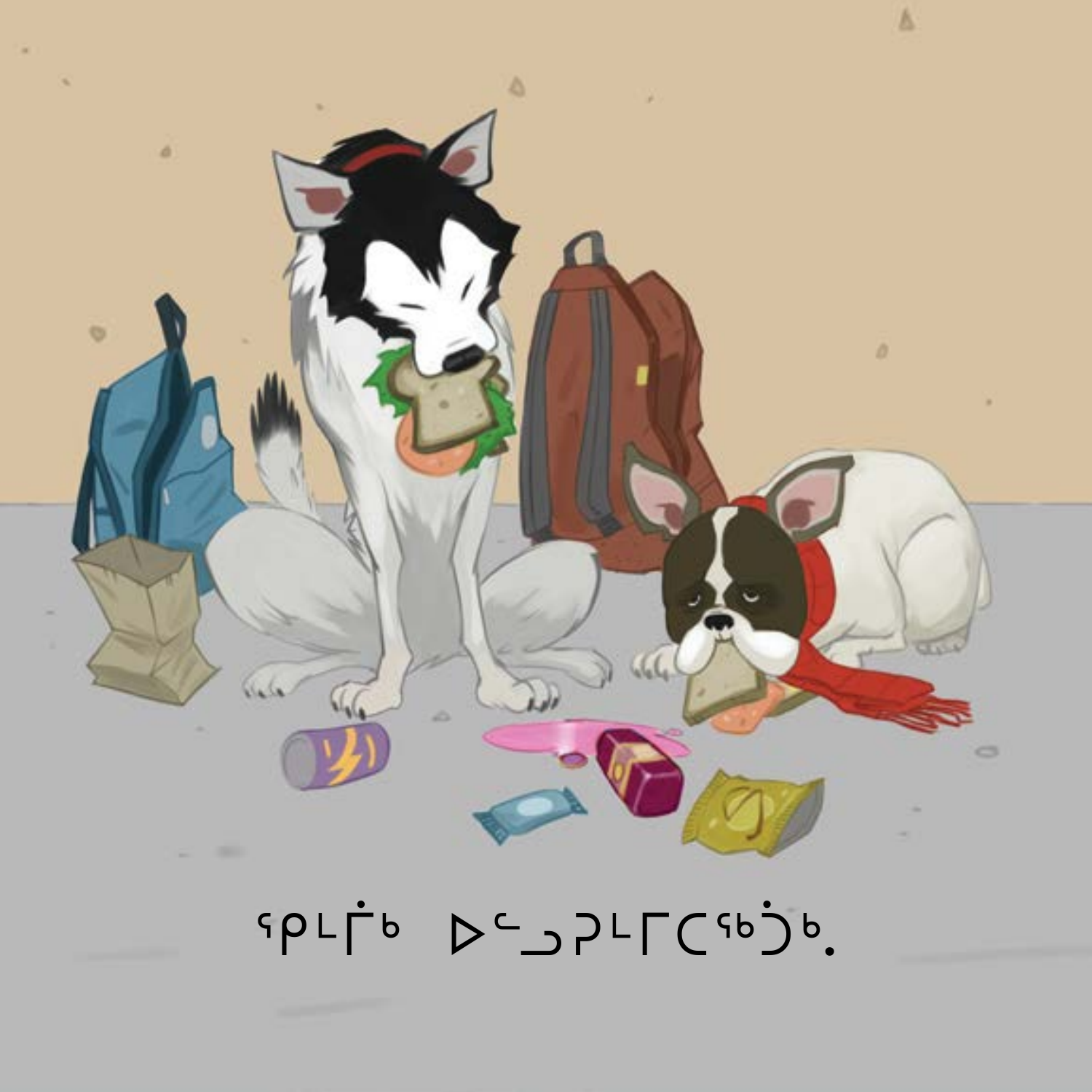#### ACSAA SdAJParrojsb. SPLT0 JarsDSJ7DJ0.

 $\approx$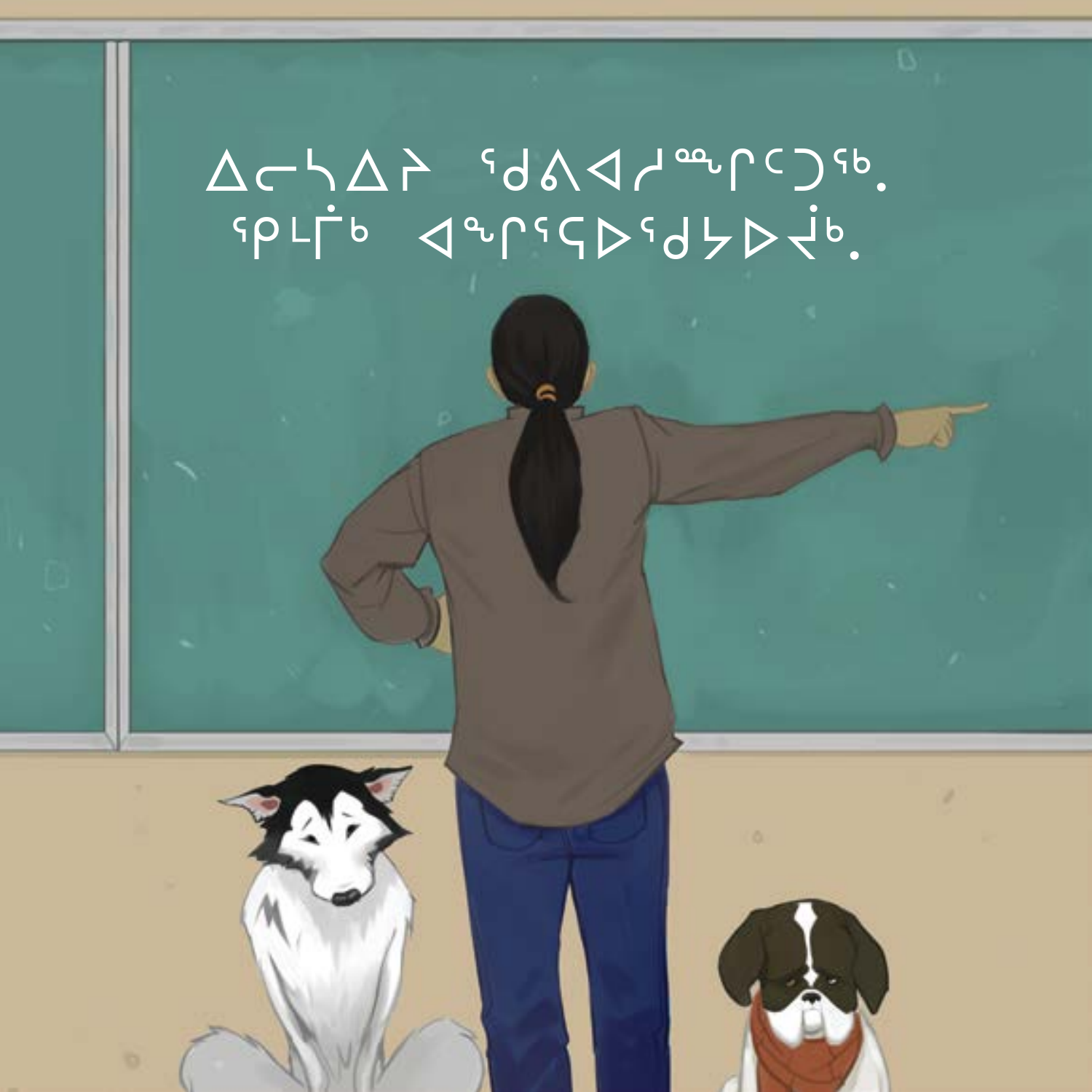SPLLCU AGD4p'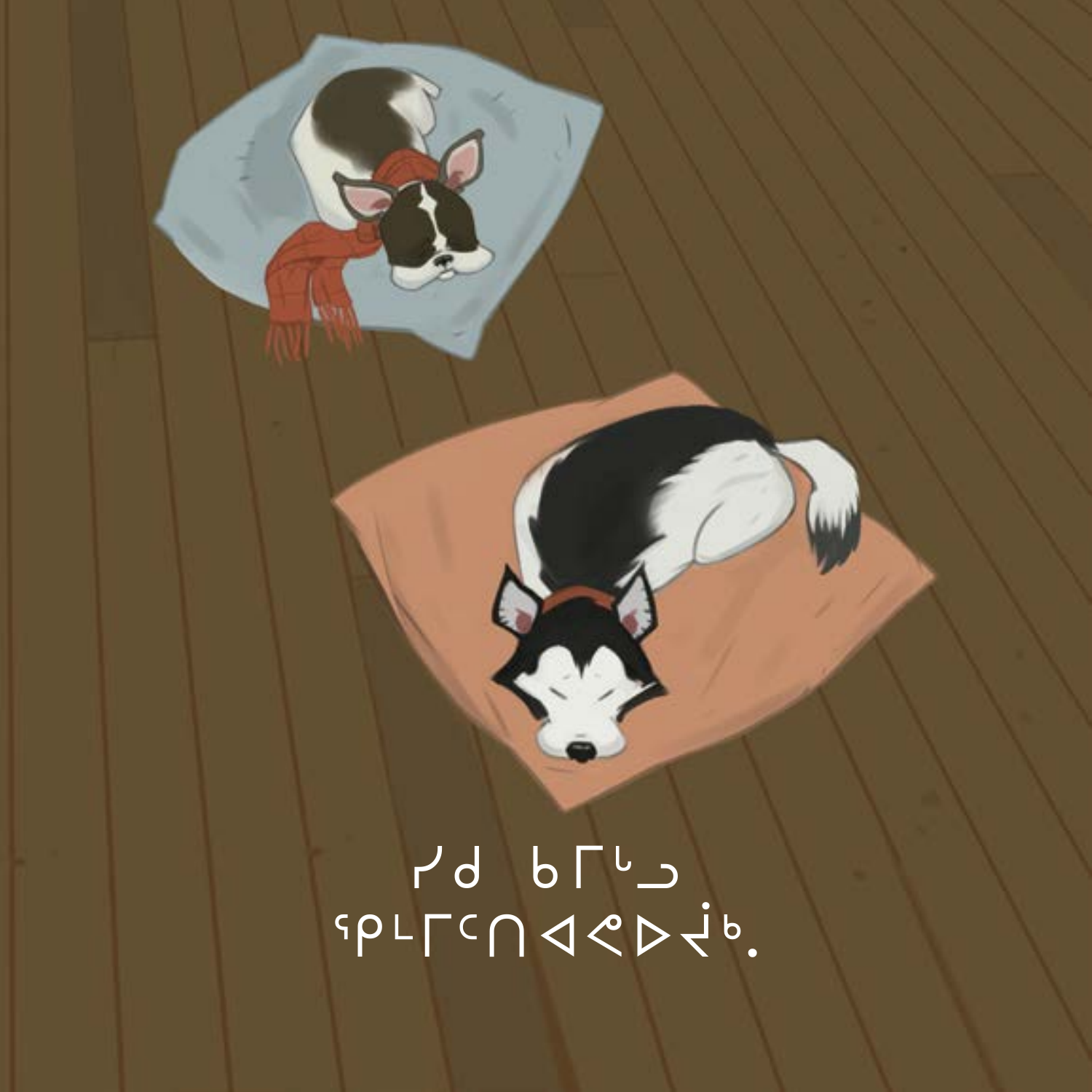